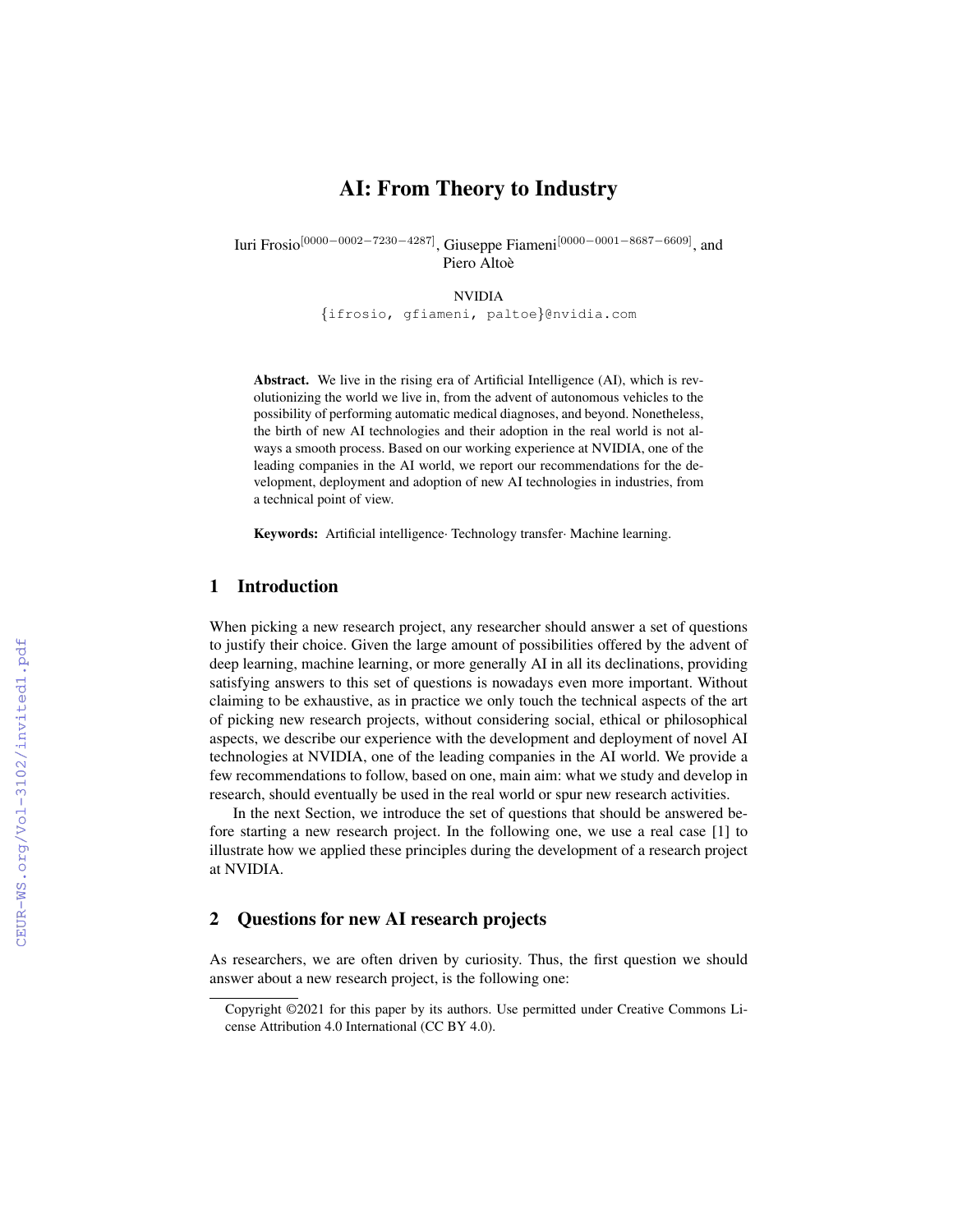I. Frosio et al.

– Question #1: is it interesting? The research project we pick should aim at discovering new scientific knowledge, and tickle our curiosity. A project that does not unveil new insights or points of view is hardly an interesting one. Fortunately for AI researchers, the entire AI world is full of opportunities for the development of novel algorithms, hardware, methods, and technologies — in other words, it's easy to find topics that stimulate our curiosity while consequently keeping our motivation high. On the other hand, the AI space is also particularly crowded and characterized by extremely short publication times: a careful literature analysis is more than mandatory to guarantee that the research project we want to invest our time in, is really a novel one.

However, picking an *interesting* project is not sufficient to guarantee that the it will be deployed in real applications. To this aim, we believe a second question has to receive a positive answer:

– Question #2: is it relevant? An open problem is an important one if the market, the consumers, and/or some industries show interest in it. This kind of information can be collected through surveys or, better, from a close interaction with industry. Researchers rarely have direct access to this kind of information, although they often speculate about the future of a new technology. In this case, it is important to strike the right compromise between being visionary and understanding the need expressed by industry and its willingness to invest in a given, new technology.

A third fundamental question requires a positive answer, and this is about the feasibility of the project. Although positively answering this question is a task for researchers, the constraints are generally given by the demanding industries. More formally, the third question is:

– Question #3: is it feasible? Researchers have to answer this question on the basis of their knowledge of the existing solutions, their limitations, and innovations that could to be reasonably introduced to complete the project. On the other hand, the specific constraints, for example the maximum amount of computational power or energy or the maximum latency admissible to complete a task, should be collected directly from the recipient industries / final costumers. While assessing the feasibility of the project, researchers should also keep in mind that a high level of technology readiness (TRL) [2] and support for operational standards may be highly appreciated by recipients that intend to employ their results into real products.

Last but not least, researchers tend to be naturally ambitious and are often requested to look not one, but two steps ahead with respect to future technological developments. Thus, a last question is the following:

– Question #4: is it all? The identification of the aim of a research project is as important as the identification of the limitations of the newly proposed technology. Therefore, researchers should be careful identifying such limitations in an early stage, together with potential threats that could invalidate the output of the project, and proactively identify future development directions. The discussion about these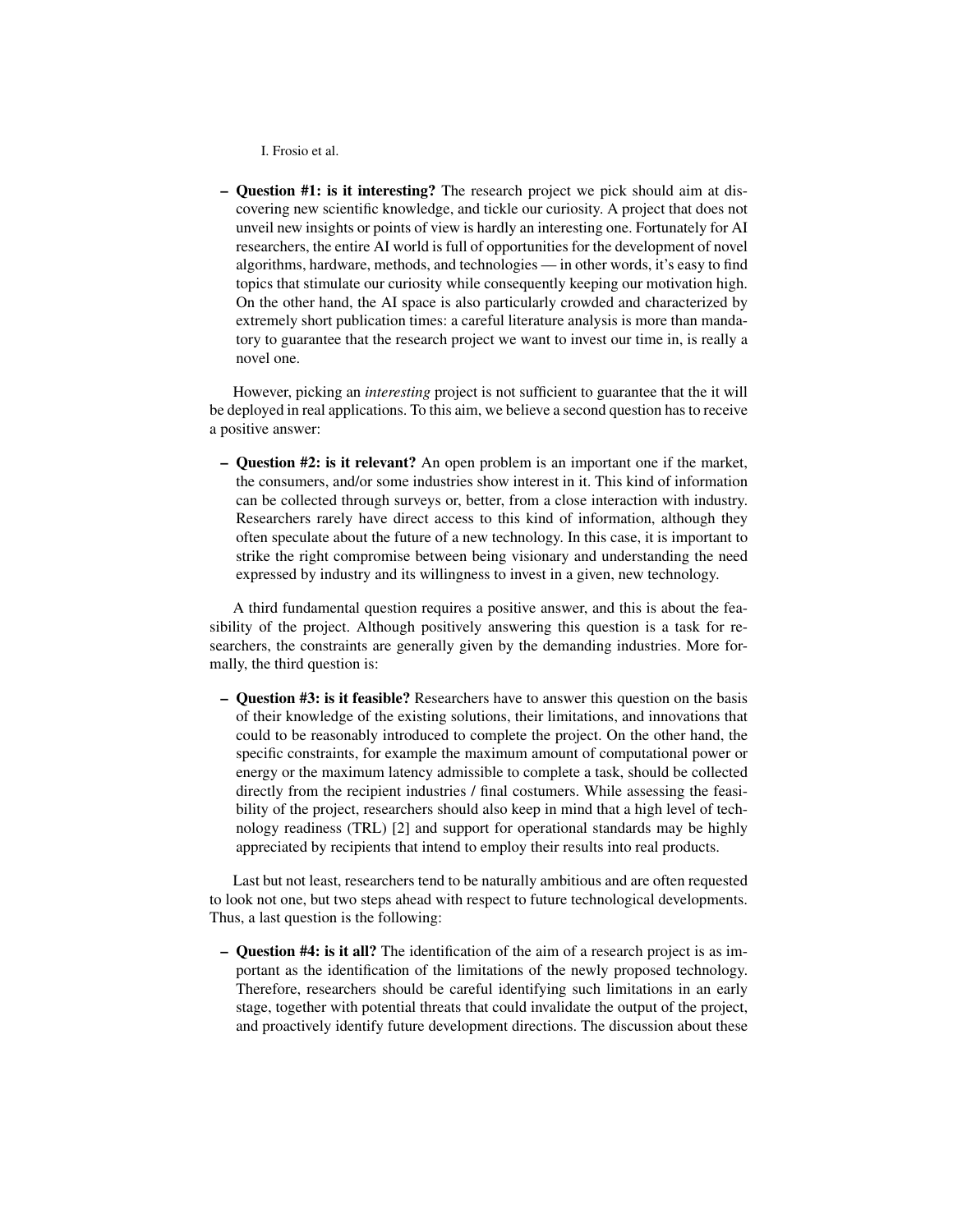limitations together with the recipient industry / customers should also be performed as early as possible, to verify that the predicted outcome is satisfying for the recipient.

## 3 Vision based cheat detection in videogames

Many research projects in NVIDIA are carried out with the interns (see the left panel in Fig. 1). The scientific knowledge and know-how acquired during the development of these projects is transferred to NVIDIA and the large (research) community through the writing of papers, by including new technologies in GPUs and libraries, and so forth. In parallel, field operation personnel can collect relevant industrial problems and constraints, while providing consultancy and support to other industries.

In the specific case that we report here as example, we tackled the problem of visual detection of cheating activities in videogames. We identified this problem as *relevant* (question #2), after collecting feedback from companies operating in the videogames space and from public reviews showing that gamers are often annoyed by cheaters and prone to leave the game in case they meet one [1].



Fig. 1. The left panel represents one possible workflow of the development and deployment of novel AI technologies, from research to industry. The right panel illustrates the the effective interaction model between research and industry for the industrial transfer of AI technologies.

We also identified the problem as *interesting* (question #1), as existing anti-cheat solutions never leveraged the power of deep learning for visual cheat detection before the development of our method; furthermore, during our investigation, we were also able to explore the problem of the identification of out-of-training-distribution data at inference time, which is scientifically relevant for the deployment of robust machine learning methods in many other fields.

During the development of our method, we analyzed its *feasibility* (question #3) by taking into account constraints such as the minimal additional latency required to guarantee a high-quality gaming experience, as well as the need for privacy that does not allow the transmission of screenshot images. These led us to the development of a lightweight deep neural network for cheat detection, that can run on the local machine without adding a significant latency and without requiring data transmission.